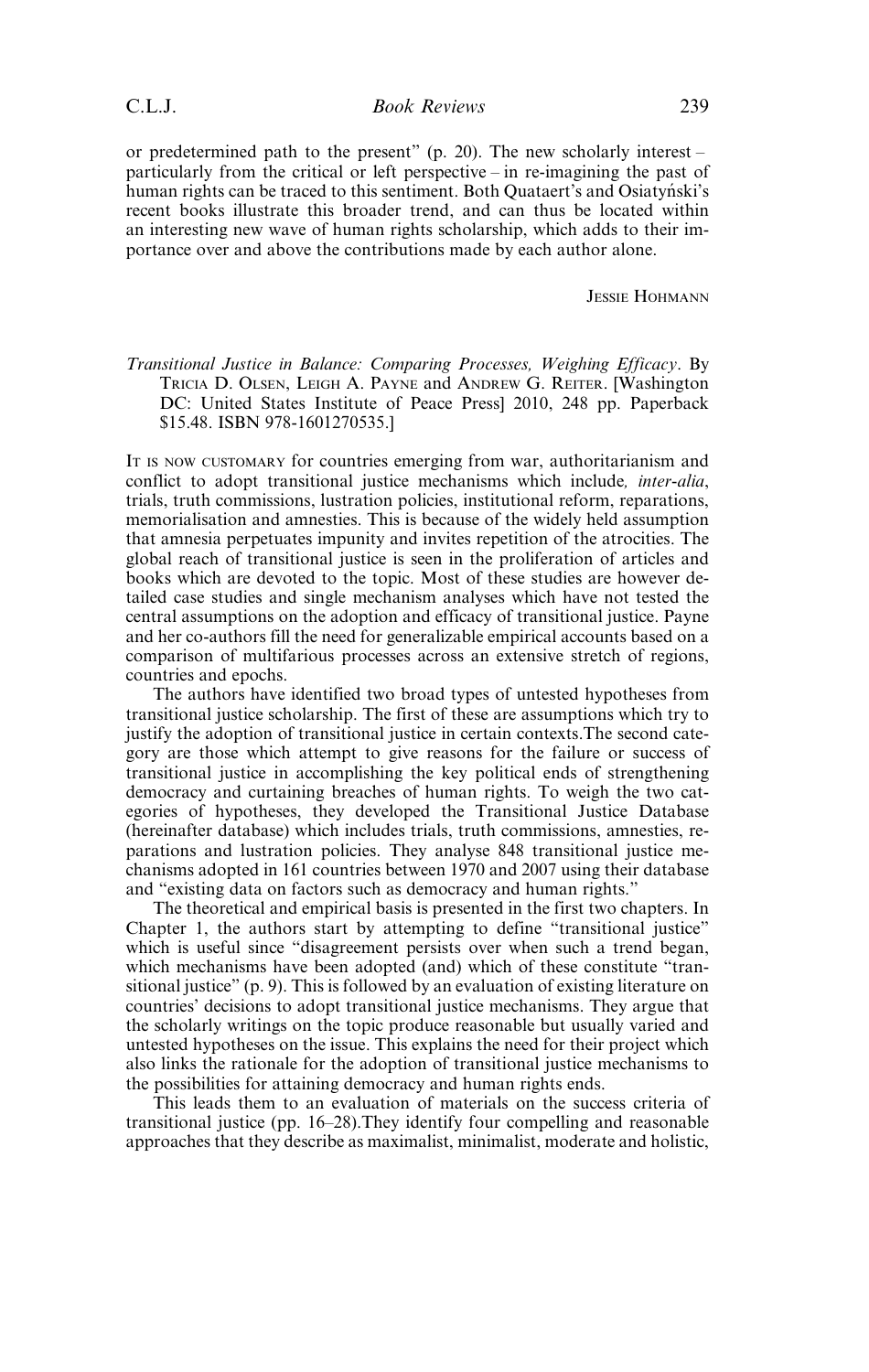all of which generate untested hypotheses. They argue that to date the most advanced quantitative work on transitional justice has been mechanism specific and thus overlooks important trends within transitional justice choices and can encounter selection-bias issues. This gap is filled by their database which examines multiple mechanisms, has a global scope and deals with case selection issues. The database is described in Chapter 2.

This chapter is useful as it sheds some light on the cases and coverage, defines the mechanisms which the authors have focused on and gives their rationale for doing so, as well as their interpretations of patterns of transitional justice. The authors are aware of the limitations of their database and have made key suggestions of issues which they have excluded which can be incorporated by future research. This discussion also pre-empts possible criticisms, especially those which relate to accuracy, as the definition of success of the mechanisms that they are trying to measure is still a subject for debate. For example, what they have considered to be truth commissions are processes which are commonly understood to be public inquiries. (pp. 35–36).

Interestingly the authors aptly state that "constructing the database required accurate information on specific transitional justice mechanisms" yet they relied largely on Keesing's World News Archive for information about mechanisms included in their data set. Those who have conducted detailed "single case studies" in developing countries on the subject will know that most of the relevant information may not be available electronically. Consequently, the mechanisms and the information which the authors use to analyse patterns of transitional justice in, for example Zimbabwe, is not both up to date and entirely accurate. However, this limitation is inevitable in such an ambitious project and can be seen as one of the strengths of the book as it creates opportunities for academic debate.

Chapter 3 looks at the politics of transitional justice. In particular, the authors analyse the extent to which the legacy of authoritarianism, transition factors and democratic governance factors shape transitional justice choices. Chapter 4 considers the domestic political economy of transitional justice and concludes that there is a correlation between the health of the economy and mechanisms adopted. This leads them to a conclusion that the international community has not sufficiently supported "poorer countries to encourage them to adopt expensive mechanisms" (p. 78).The role of the international community is then explored in much detail in Chapters 5 and 6 which specifically focuses on norm diffusion, international advocacy, economic factors and contagion as possible international influences. The authors are not persuaded by arguments on the influence of international norms and contagion but believe that International Non-Governmental organisations (INGOs) do play an important role in putting pressure on the states to address previous state orchestrated violence. Perhaps, future research can develop this analysis further and recognise the fact that international action is usually based on self–interest and simultaneously shed some light on the financing of INGOs.

Chapter 7 provides the theoretical basis and analysis of the use of transitional justice in civil war contexts. The recent growth of transitional justice is attributed to its increased use in the context of civil war. The authors confirm that the nature of transition has a marked influence on the choice of mechanism/s adopted. For example, on p. 129 they state that "conflicts that end via negotiations are likely to include amnesties" and this yields peace dividends.

Chapter 8 is devoted to the question of whether transitional justice has a positive and important influence on democracy and human rights. The authors